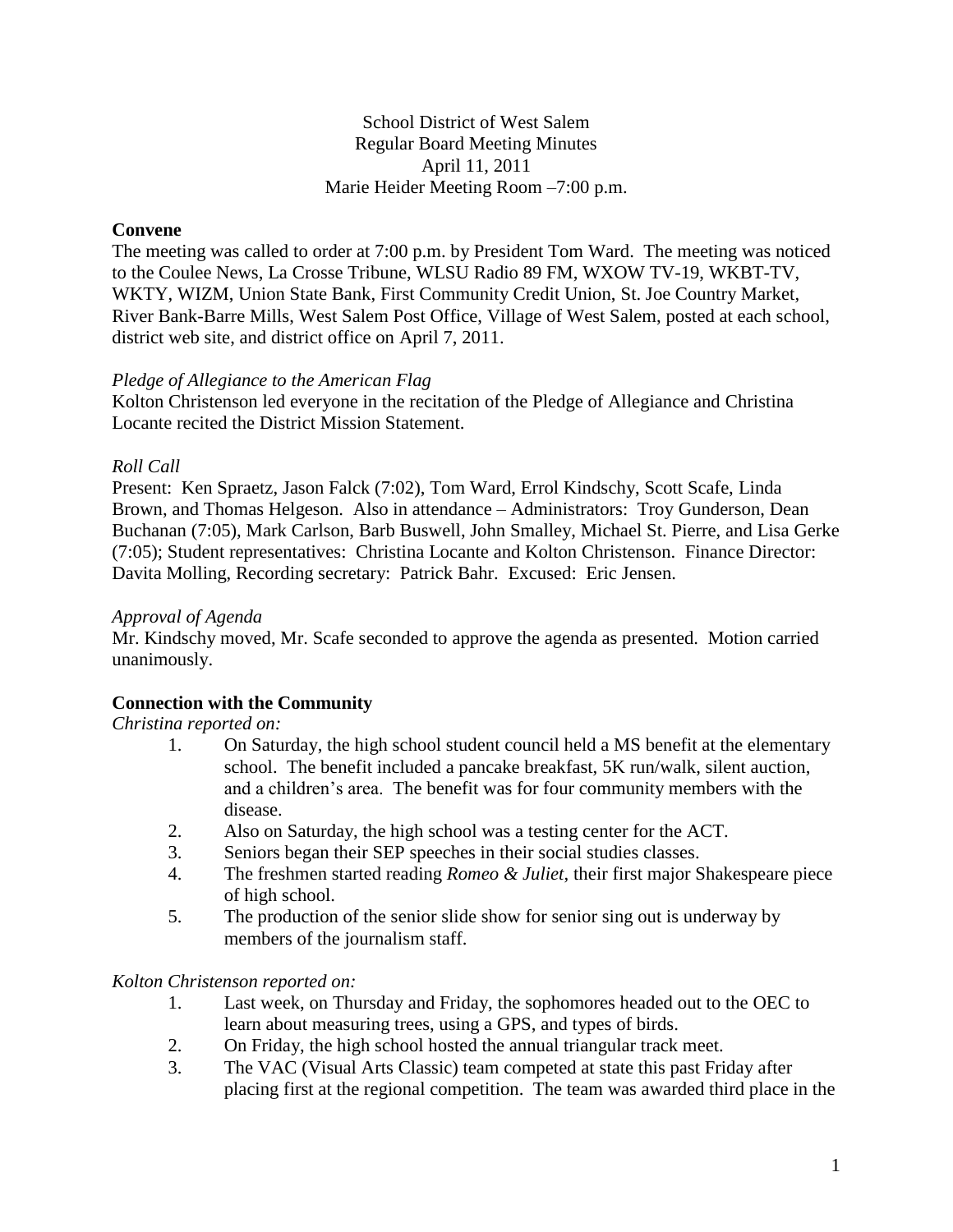overall portion and first place in the Art History Quiz Bowl portion. This is the team's first time ever placing at state.

- 4. This Friday, the forensics team will be competing at state in individual genres.
- 5. Also this Friday, members of the choir and band will be heading out to New York City during spring break.

# *Correspondence –* None

*Public comments on non-agenda items –* None.

# *Written and Oral Reports*

Bearing Wall Committee – Mr. Ward reported that the committee met and selected Ken Spraetz as the recipient of the Bearing Wall Award for 2011. Mr. Spraetz will be honored during the graduation ceremony.

CESA #4 – Mr. Kindschy reported that there was discussion on the events in Madison; the recent Board Outreach activity and the next Board Outreach activity which is on April 28.

Student representatives' recognition – Mr. Ward presented Kolton Christenson and Christina Locante with a certificate of commendation from the Wisconsin Association of School Boards for their service to the children in Wisconsin Public Schools.

Administrator reports were reviewed. Mr. Gunderson reported that an insurance consultant will be here on April 12 to discuss health insurance; a strategic planning meeting is set for May 2; letters to potential long range facilities committee members; and the March  $31<sup>st</sup>$  Board Outreach presentation by Attorney Mike Julka.

# **Consent Agenda**

Mrs. Brown moved, Mr. Falck seconded to approve the minutes of March 28, 2011, and the invoices to be paid. Motion carried unanimously.

# **Discussion/Action Items:**

Mr. Scafe moved, Mr. Helgeson seconded to accept the donations from Bill and Lisa Hehli and Marlin and Margaret Foellmi for the elementary school PBIX/IPACT program; the West Salem Lions' Club for vision screening equipment; and from Bob Arceo for the elementary LMC. Motion carried unanimously.

Art teachers Quenten Brown, Krista Beron, Danielle Tsukano, and Angie Hemker were present to introduce each student to the board member, administrator or district staff who selected their piece of art work to be displayed in the Heider Meeting Room. The Board acknowledged the art department staff, students and parents for their hard work and dedication.

Ernie Tourville and Tim Ruppert presented plans and answered questions for the remodeling of the middle school office and special education project, the entry to the elementary school and a vestibule to the elementary school multi-purpose room. The multi-purpose vestibule was